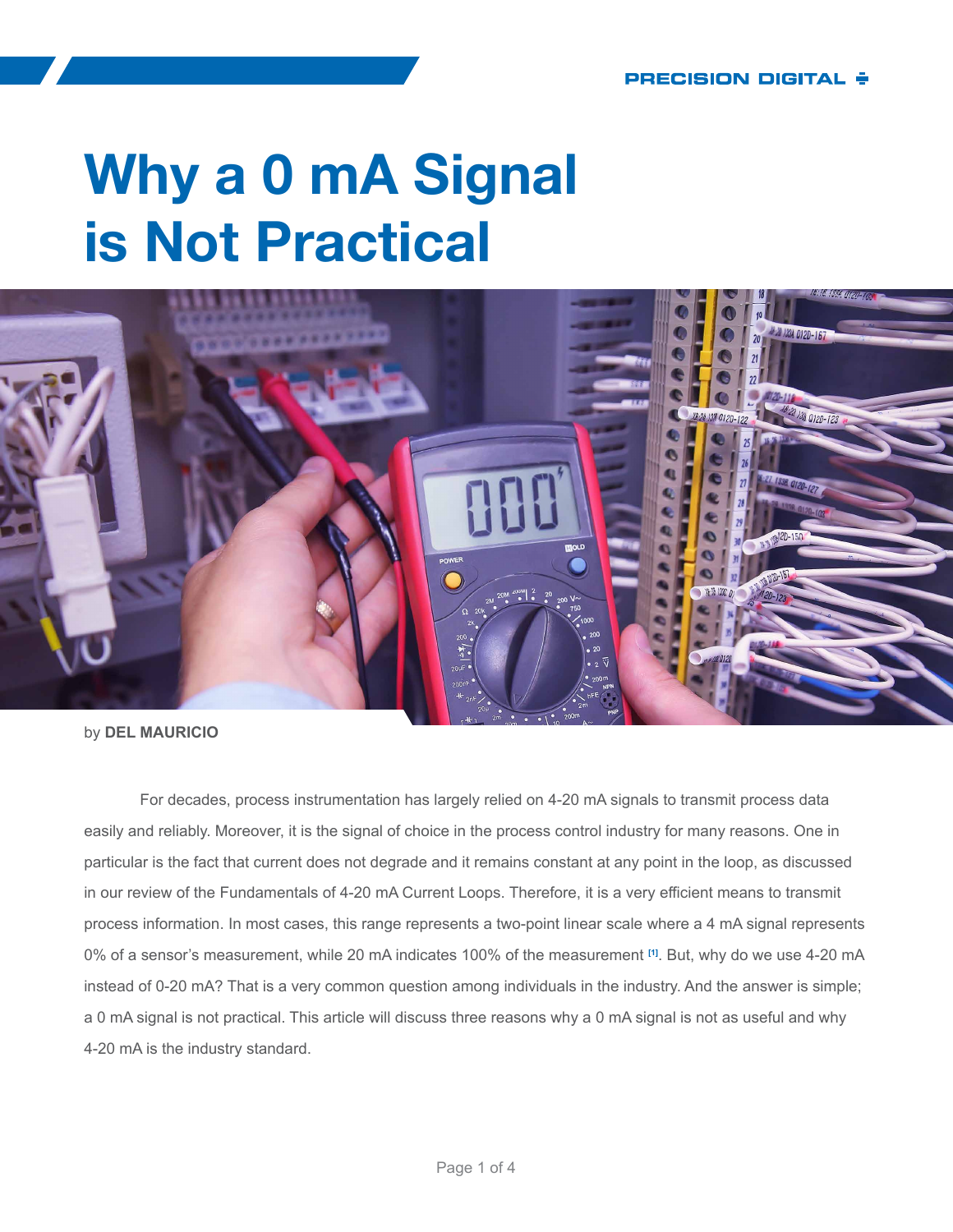Before we delve into the reasons why a 0 mA signal is not practical, let's get to know a little bit of the history behind the 4-20 mA signal. Prior to the invention of electronic circuitry, process control systems used pneumatic control signals **[\[2\]](#page-3-1)**. In these systems, controllers were powered by distinct pressures of compressed air. Eventually, air compression of 3-15 psi became the industry standard for a few reasons. First, it was very expensive to engineer a system that would detect pressure signals under 3 psi. Second, signals below 3 psi were unrecognizable. Lastly, using 3 psi to indicate a value of 0% measurement made it easier to identify when system faults occurred, in other words, when the signal dropped to zero. As electronic systems made their debut in the 1950s, current became the preferred, more precise, and more efficient process control signal. Later, the industry established the 4-20 mA signal as the standard for similar reasons as those that made 3-15 psi range an effective signal. Now let's take a look at why a 0 mA signal is not efficient.

#### **1. Difficult and Expensive**

A 0 mA signal is essentially an open circuit in which no flow of current exists at all. Thus, engineering any device with circuitry capable of handling a signal level that reached 0 mA and remain accurate is more difficult and expensive than limiting the design to 4-20 mA. This was especially true during the 1950s when electrical signals like 4-20 mA had just emerged and surpassed pneumatic signals like the old 3-15 psi standard. Further, in a circuit where 0-20 mA is used, it would be very hard to detect and distinguish low ranges. A 4-20 mA circuit is much easier to work with because there is in fact a consistent flow of current that can be detected and used to reliably transmit process information **[\[3\]](#page-3-2)**. As a result, the industry adopted the 4-20 mA range for its cost efficiency as well as other similar benefits that made the former 3-15 psi signal popular.

#### **2. Inability to Detect a System Failure**

Another reason why a 0 mA signal is not efficient is the inability to clearly differentiate between a measurement of zero and a system failure in which the signal would drop to zero. The term live zero is used to describe a loop signal where the zero value is a number higher than zero (i.e. 4 mA) **[\[4\]](#page-3-3)**. The term dead zero denotes a loop signal where the zero value is indeed zero (i.e. 0 mA). The advantage of using a live zero versus a dead zero is that it allows receiving instruments to quickly detect when a system failure has occurred due to a break in the line, devices wired incorrectly, etc. Again, that is because a live zero interprets 4 mA as 0% of the sensor's measurement, and when current falls to any number below 4 mA then that is an indicator of a fault in the system **[\[5\]](#page-3-4)**.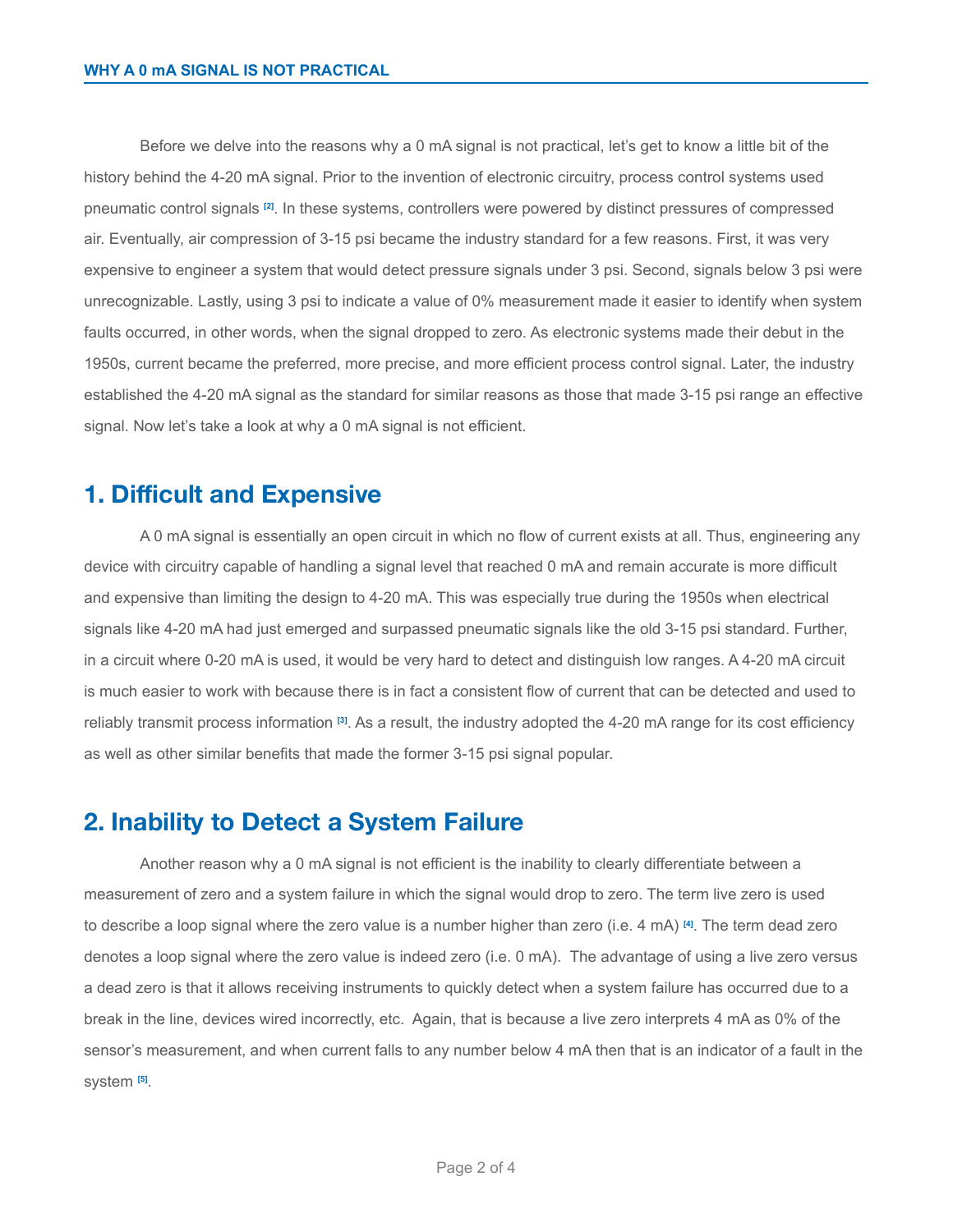## **3. Does Not Allow Devices to Operate**

Lastly, a 0 mA signal does not provide a loop-powered, or two-wire, device with a minimum amount of current to function. Loop-powered transmitters, displays, and other equipment require some power for operation, which is drawn from the current flowing through the loop **[\[6\]](#page-3-5)**. In a situation where a 0 mA signal exists, that means there is no flow of current at all in the loop, thus it is unable to meet the minimum current requirements to power up the connected devices. Even without the 0 mA problem, designing loop-powered instruments is not easy because of power requirements and the need to maintain a low loop voltage drop; which would be even more difficult to support at currents well below 4 mA. As a result, using a 4-20 mA signal is preferred because it supports two-wire transmission that supplies the power needed for loop-powered devices like transmitters and displays to operate.

## **Why 4-20 mA is the Industry Standard**

Now that we have reviewed the reasons why a 0 mA signal is not practical, it's easy to see why the process control industry has preferred the 4-20 mA signal range. In addition, it provides other benefits such as easier wiring, easier configuration, it's more cost-effective, it's better for traveling long distances **[\[7\]](#page-3-6)**, and it is less sensitive to background electrical noise than many other signals available. Another benefit of a 4-20 mA signal is safety. The low current is not an electrical shock hazard and it is also an easy signal to work with when designing equipment to be intrinsically safe for hazardous areas **[\[8\]](#page-3-7)**. If you would like to learn more about this and other analog signals, then check out the ANSI/ISA-50.00.01-1975 (R2012) Compatibility of Analog Signals for Electronic Industrial Process Instruments.

by **DEL MAURICIO** Marketing Communications Specialist Precision Digital Corporation